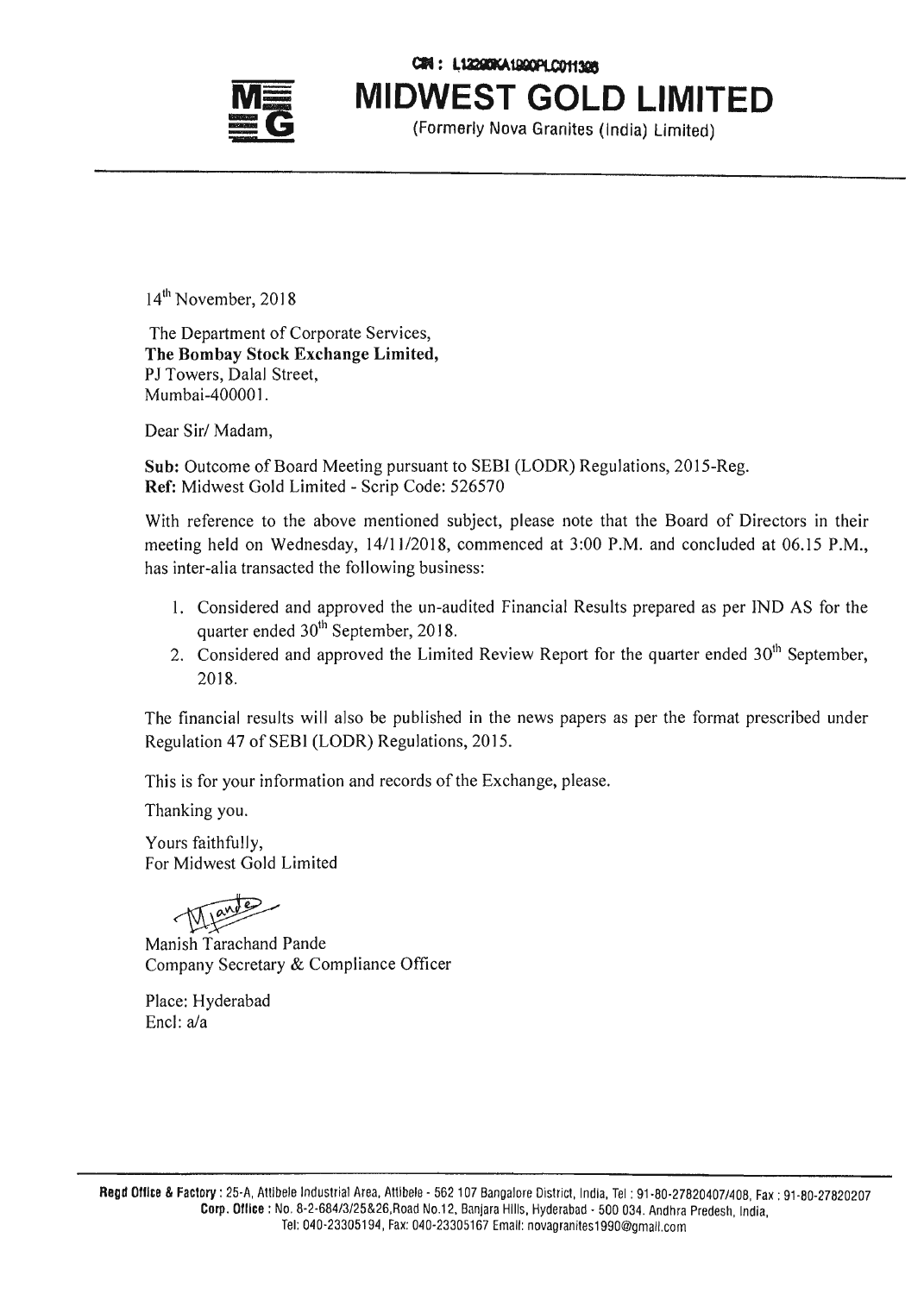|                                  |                   | (Amount in Rupees) |  |  |  |  |
|----------------------------------|-------------------|--------------------|--|--|--|--|
| <b>PARTICULARS</b>               | For the Half year | For the year       |  |  |  |  |
|                                  | ended             | ended              |  |  |  |  |
|                                  | 30.09.2018        | 31.03.2018         |  |  |  |  |
| <b>Assets</b>                    |                   |                    |  |  |  |  |
| <b>Non-current Assets</b>        |                   |                    |  |  |  |  |
| Fixed assets                     |                   |                    |  |  |  |  |
| Tangible assets                  | 234.34            | 248.78             |  |  |  |  |
| Deferred tax asset (net)         | 323.48            | 323.48             |  |  |  |  |
| Long-term loans and advances     | 61.09             | 61.09              |  |  |  |  |
|                                  | 618.91            | 633.35             |  |  |  |  |
| <b>Current assets</b>            |                   |                    |  |  |  |  |
| llnventories                     | 71.79             | 72.42              |  |  |  |  |
| Trade receivables                | 506.56            | 506.56             |  |  |  |  |
| Cash and bank balances           | 11.94             | 6.29               |  |  |  |  |
| Short-term loans and advances    | 78.84             | 72.86              |  |  |  |  |
| Other current assets             |                   |                    |  |  |  |  |
|                                  | 669.13            | 658.13             |  |  |  |  |
| Total                            | 1,288.04          | 1,291.48           |  |  |  |  |
| <b>Equity and Liabilities</b>    |                   |                    |  |  |  |  |
| Shareholders' funds              |                   |                    |  |  |  |  |
| Share capital                    | 327.00            | 327.00             |  |  |  |  |
| <b>Reserves and Surplus</b>      | (988.74)          | (948.64)           |  |  |  |  |
|                                  | (661.74)          | (621.64)           |  |  |  |  |
| <b>Non -Current Liabilities</b>  |                   |                    |  |  |  |  |
| Long Term Provisions             | 1.91              | 1.91               |  |  |  |  |
|                                  | 1.91              | 1.91               |  |  |  |  |
| <b>Current Liabilities</b>       |                   |                    |  |  |  |  |
| Short-term borrowings            | 1,397.61          | 1,211.14           |  |  |  |  |
| <b>Trade Payables</b>            | 196.82            | 382.89             |  |  |  |  |
| <b>Other Current Liabilities</b> | 353.44            | 316.40             |  |  |  |  |
| Short-term provisions            |                   | 0.78               |  |  |  |  |
|                                  | 1,947.87          | 1,911.21           |  |  |  |  |
| Total                            | 1,288.04          | 1,291.48           |  |  |  |  |

# **MIDWEST GOLD LIMITED ASSETS & LIABILITIES STATEMENT AS AT 30.09.2018**

**PLACE: Hyderabad DATE: 14/11/2018** **For and on behalf of the Board**

*R\_\~'* B.S.Raju

**Whole Time Director** DIN: 01431440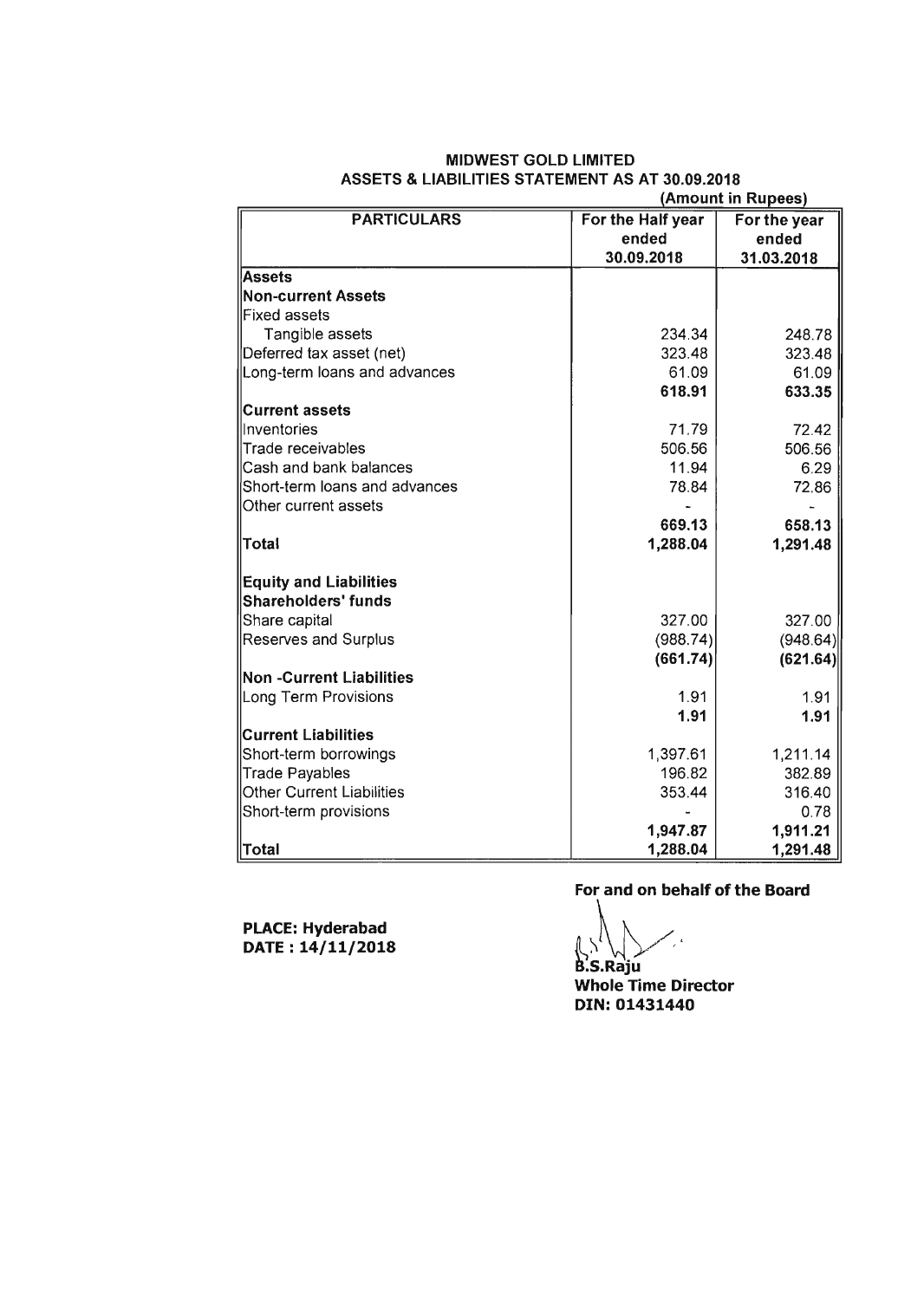## *MIS.* MIDWEST GOLD LIMITED Regd. Office: 25A, Attlbele Industrial Area, Attlbele - 562107, Bangalore District. Corp. Office: *8-2-684/3/25&26,* Road No.12, Banjara Hills, Hyderabad - 500 034 E-mail: [novagranltes1990@gmail.com](mailto:novagranltes1990@gmail.com)

STATEMENT OF UNAUDITED STANDALONE FINANCIAL RESULTS FOR THE QUARTER ENDED 30th SEPTEMBER, 2018

|                 | (Rs in lakhs)                                                                        |                       |                          |                          |                        |                          |                                       |  |  |
|-----------------|--------------------------------------------------------------------------------------|-----------------------|--------------------------|--------------------------|------------------------|--------------------------|---------------------------------------|--|--|
| <b>SL</b>       |                                                                                      | <b>QUARTER ENDED</b>  |                          |                          | <b>HALF YEAR ENDED</b> |                          | <b>YEAR</b>                           |  |  |
| No              | <b>PARTICULARS</b>                                                                   | 30.09.2018            | 30.06.2018               | 30.09.2017               | 30.09.2018             | 30.09.2017               | 31.03.2018                            |  |  |
|                 |                                                                                      | (Unaudited)           | (Unaudited)              | (Unaudited)              | (Unaudited)            | (Unaudited)              | (Audited)                             |  |  |
| -1              | (a) Revenue From Operations                                                          | 0.82                  |                          |                          | 0.82                   | $\sim$                   | 12.24                                 |  |  |
|                 | $(b)$ Other Income                                                                   | 0.01                  | $\overline{\phantom{a}}$ | $\overline{\phantom{a}}$ | 0.01                   | ÷                        | 64.79                                 |  |  |
|                 | Total Revenue (a+b)                                                                  | 0.83                  | ÷.                       | $\ddot{\phantom{1}}$     | 0.83                   | ۰                        | 77.03                                 |  |  |
|                 |                                                                                      |                       |                          |                          |                        |                          |                                       |  |  |
| $\overline{2}$  | <b>Expenditure</b>                                                                   |                       |                          |                          |                        |                          |                                       |  |  |
|                 | (a) Cost of Material Consumed                                                        | 0.37                  | 0.02                     | $\blacksquare$           | 0.39                   |                          | 9.83                                  |  |  |
|                 | (b) Purchase of Stock in trade                                                       |                       |                          | 9.06                     |                        | 9.06                     | 10.84                                 |  |  |
|                 | (c) Changes in Inventories of Finished Goods, Work in                                |                       |                          |                          |                        |                          |                                       |  |  |
|                 | Progress and Stock in Trade                                                          | 0.63                  | $\overline{\phantom{a}}$ |                          | 0.63                   |                          | $\blacksquare$                        |  |  |
|                 | (d) Employees Benift Expenses                                                        | 2.17                  | 2.90                     | 3.77                     | 5.07                   | 7.83                     | 13.71                                 |  |  |
|                 | (e) Other Expenditure                                                                | 11.08                 | 9.30                     | 15.21                    | 20.38                  | 24.43                    | 43.52                                 |  |  |
|                 | (f) Finance Cost                                                                     | 0.01                  | 0.01                     | $\overline{\phantom{0}}$ | 0.02                   | $\sim$                   | $\overline{\phantom{a}}$              |  |  |
|                 | (g) Depreciation                                                                     | 7.22                  | 7.22                     | 10.46                    | 14.44                  | 20.92                    | 28.87                                 |  |  |
|                 | <b>Total Expenditure</b>                                                             | 21.48                 | 19.45                    | 38.50                    | 40.93                  | 62.24                    | 106.77                                |  |  |
|                 | <b>Profit/ (Loss) from Operations before Exceptional</b>                             |                       |                          |                          |                        |                          |                                       |  |  |
| 3               | and extraordinery Items and Tax $(1+2)$                                              | (20.65)               | (19.45)                  | (38.50)                  | (40.10)                | (62.24)                  | (29.74)                               |  |  |
| 4               | <b>Exceptional Items</b>                                                             |                       |                          |                          |                        |                          |                                       |  |  |
| 5               | Profit/ (Loss) before Extraordinery and Tax (3-4)                                    | (20.65)               | (19.45)                  | (38.50)                  | (40.10)                | (62.24)                  | (29.74)                               |  |  |
| 6               | Extraordinary items                                                                  |                       |                          |                          |                        |                          |                                       |  |  |
| $\overline{7}$  | Profit/(Loss) before Tax (5-6)                                                       | (20.65)               | (19.45)                  | (38.50)                  | (40.10)                | (62.24)                  | (29.74)                               |  |  |
| 8               | <b>Tax Expenses</b>                                                                  |                       | $\tilde{\phantom{a}}$    | $\blacksquare$           |                        |                          |                                       |  |  |
|                 | (i) Current Tax                                                                      |                       |                          |                          |                        | $\tilde{\phantom{a}}$    |                                       |  |  |
|                 | (ii) Deferred Tax                                                                    | $\blacksquare$        | $\blacksquare$           | $\blacksquare$           |                        | ÷.                       | 104.61                                |  |  |
| 9               | Net Profit/ (Loss) from continuing operations for the period (7-8)                   | (20.65)               | (19.45)                  | (38.50)                  | (40.10)                | (62.24)                  | (134.35)                              |  |  |
| 10              | Profit/(Loss) from discontinuing operations                                          |                       |                          |                          |                        |                          |                                       |  |  |
| 11              | Tax Expenses (Income) of discontinuing operations                                    | $\tilde{\phantom{a}}$ | $\blacksquare$           | $\tilde{\phantom{a}}$    |                        |                          | $\blacksquare$                        |  |  |
| 12              | Net Profit/ (Loss) from discontinuing operations for the period (10-                 |                       | $\overline{\phantom{a}}$ |                          |                        |                          |                                       |  |  |
| 13              | Net Profit/ (Loss) for the period $(9+12)$                                           | (20.65)               | (19.45)                  | (38.50)                  | (40.10)                | (62.24)                  | (134.35)                              |  |  |
| 14              | Other Comprehensive Income                                                           |                       |                          |                          |                        |                          |                                       |  |  |
| (i)             | (a) Item that will not be reclasiffied to profit or loss                             |                       |                          | $\overline{\phantom{a}}$ |                        | ٠                        | $\tilde{\phantom{a}}$                 |  |  |
|                 | (b) Tax on Items that will not be reclasisified to profit or loss                    | $\tilde{\phantom{a}}$ | $\overline{\phantom{a}}$ | $\blacksquare$           |                        | $\overline{\phantom{a}}$ | $\tilde{\phantom{a}}$                 |  |  |
| (ii)            | (a) Item that will be reclasiffied to profit or loss                                 | ÷.                    | $\overline{\phantom{a}}$ | $\overline{\phantom{a}}$ |                        | ۰                        |                                       |  |  |
|                 | (b) Tax on Items that will be reclasisified to profit or loss                        | $\blacksquare$        | $\blacksquare$           | $\blacksquare$           |                        | $\overline{\phantom{a}}$ |                                       |  |  |
|                 | Total other Comprehensive Income/(Loss) net of Tax                                   |                       |                          |                          |                        |                          |                                       |  |  |
| $\overline{15}$ | Total Comprehensive Income for the period (13-14)                                    | (20.65)               | (19.45)                  | (38.50)                  | (40.10)                | (62.24)                  | (134.35)                              |  |  |
| 16              | Paid-up equity share capital (face Value of Rs. 10/- each                            | 327.00                | 327.00                   | 327.00                   | 327.00                 | 327.00                   | 327.00                                |  |  |
| 17              | Other equity excluding Revaluation Reserves as per balance                           |                       |                          |                          |                        |                          |                                       |  |  |
|                 | 18.i Earnings per Share (for continuing operations) of Rs.10/- each (not annualised) |                       |                          |                          |                        |                          |                                       |  |  |
|                 | (a) Basic                                                                            | (0.63)                | (0.59)                   | (1.18)                   | (1.23)                 | (1.90)                   | (4.11)                                |  |  |
|                 | (b) Diluted                                                                          | (0.63)                | (0.59)                   | (1.18)                   | (1.23)                 | (1.90)                   | (4.11)                                |  |  |
|                 | Earnings per Share (for discontinuing operations) of Rs.10/-                         |                       |                          |                          |                        |                          |                                       |  |  |
|                 | 18.ii each (not annualised)                                                          | $\blacksquare$        | $\blacksquare$           | $\overline{\phantom{a}}$ |                        |                          | $\blacksquare$                        |  |  |
|                 | (a) Basic                                                                            |                       | $\overline{\phantom{a}}$ | $\blacksquare$           |                        |                          |                                       |  |  |
|                 | (b) Diluted                                                                          |                       |                          |                          |                        |                          | $\overline{\phantom{a}}$<br>$\bullet$ |  |  |
|                 | Earnings per Share (for continuing and discontinuing                                 |                       |                          |                          |                        |                          |                                       |  |  |
| 19              | operations) of Rs.10/- each (not annualised)                                         |                       |                          |                          |                        |                          |                                       |  |  |
|                 | (a) Basic                                                                            | (0.63)                | (0.59)                   | (1.18)                   | (1.23)                 | (1.90)                   | (4.11)                                |  |  |
|                 | (b) Diluted                                                                          | (0.63)                | (0.59)                   | (1.18)                   | (1.23)                 | (1.90)                   | (4.11)                                |  |  |
|                 |                                                                                      |                       |                          |                          |                        |                          |                                       |  |  |

For and on behalf of the Board

PLACE: Hyderabad<br>DATE: 14/11/2018

PLACE: Hyderabad<br>DATE: 14/11/2018 B.S.Raju Whole Time Director DIN: 01431440

#### NOTES

- 1 The above financial results were reviewed by the Audit Committee and the Board of Directors upon recommendation of the Audit Committee considered and approved the said results in their meeting held on 14th November, 2018
- 2 Figures have been regrouped and rearranged wherever considered necessary in order to make them comparable with those of the current period.
- 3 The company operates in a single segment and the results pertain to single segment.